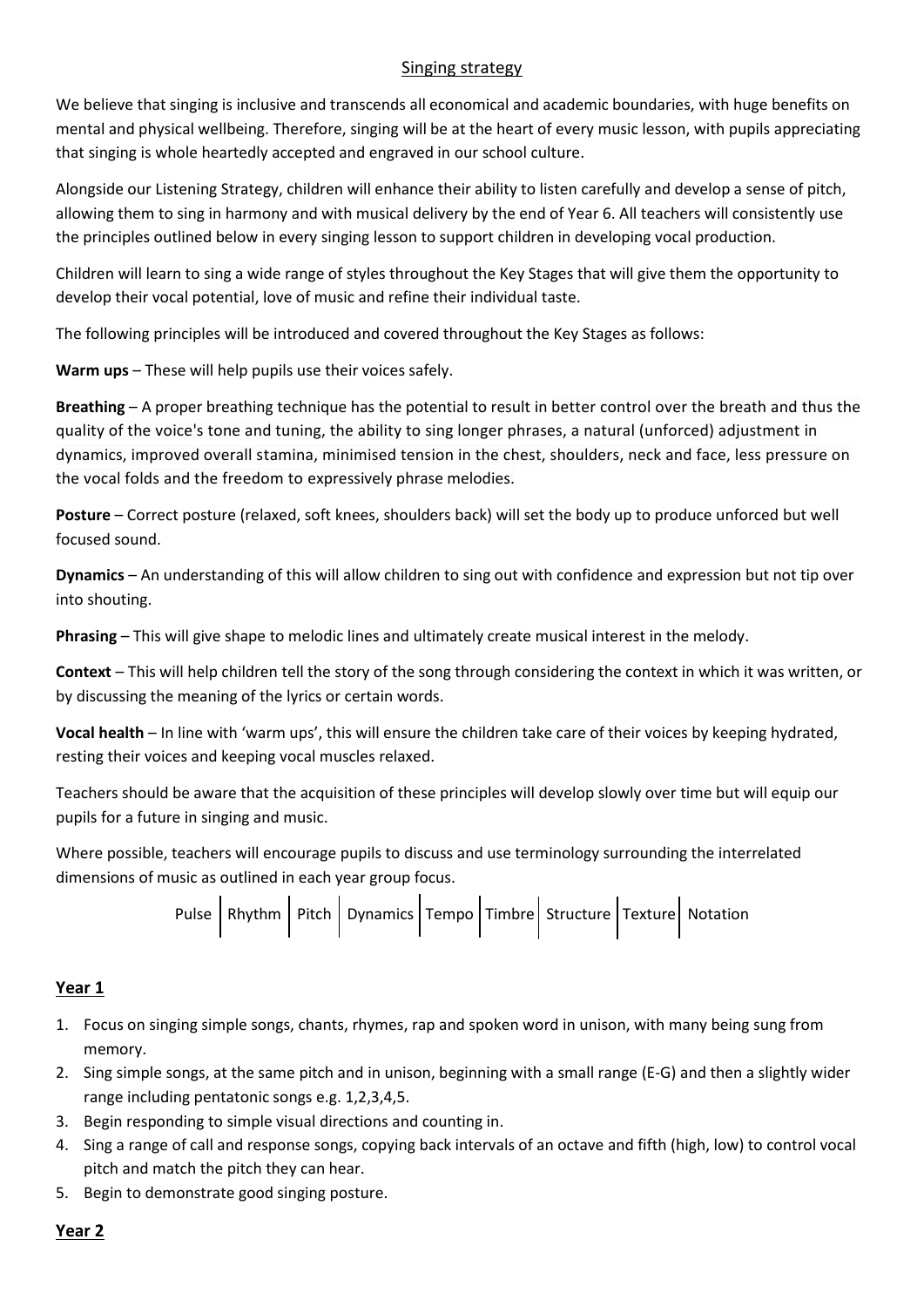- 1. Sing songs regularly with increasing vocal control.
- 2. Sing from memory and/or from notation in unison and sometimes in parts with more pitching accuracy.
- 3. Sing to communicate the meaning of the words.
- 4. Be able to add actions to a song and move confidently to a steady beat.
- 5. Learn the meaning of dynamics (loud/quiet) and tempo (fast/slow).
- 6. Be able to define and demonstrate dynamics and tempo when singing by responding to (a) the leader's directions and (b) visual symbols (e.g. crescendo  $\leq$  decrescendo  $\geq$  and pause  $\curvearrowright$ ).
- 7. Sing as part of a choir within extended singing opportunities e.g. whole school assemblies
- 8. Continue to build on good singing posture.

# **Year 3**

- 1. Sing a widening range of unison songs, of varying styles and structures.
- 2. Sing from memory and/or from notation in unison and tunefully.
- 3. Sing expressively, with attention to the meaning of the words.
- 4. Be able to perform actions confidently and in time to a range of action songs.
- 5. Sing with an awareness of following the beat.
- 6. Build on their knowledge of dynamics by performing forte and piano, loud and soft.
- 7. Understand and follow the leader or conductor.
- 8. Copy back simple melodic phrases using the voice.
- 9. Sing as part of a choir within extended singing opportunities e.g. whole school assemblies.
- 10. Continue to build on good singing posture.
- 11. Sing with attention to clear diction.

#### **Year 4**

- 1. Continue to sing a broad range of unison songs with the range of an octave.
- 2. Rehearse and learn songs from memory and/or with notation.
- 3. Sing expressively, with attention to breathing, phrasing, staccato, legato.
- 4. Sing in different time signatures: 2/4, 3/4 and 4/4.
- 5. Sing 'on pitch' and 'in time'.
- 6. Understand and follow the leader or conductor responding to instructions for getting louder (crescendo) and getting quieter (decrescendo).
- 7. Sing as part of a choir with an awareness of size: the larger, the thicker and richer the musical texture.
- 8. Continue to build on good singing posture.
- 9. Demonstrate vowel sounds, blended sounds and consonants.

## **Year 5**

- 1. Sing a broad range of songs from an extended repertoire.
- 2. Sing in unison and parts, and as part of a smaller group with a sense of ensemble and performance.
- 3. Rehearse and learn songs from memory and/or with notation.
- 4. Sing expressively, with attention to breathing, phrasing and dynamics.
- 5. Sing in 2/4, 3/4, 4/4 and 6/8 time.
- 6. Sing 'on pitch' and 'in time'.
- 7. Self-correct if lost or out of time.
- 8. Sing a second part in a song.
- 9. Develop confidence as a soloist.
- 10. Demonstrate articulation whilst singing.